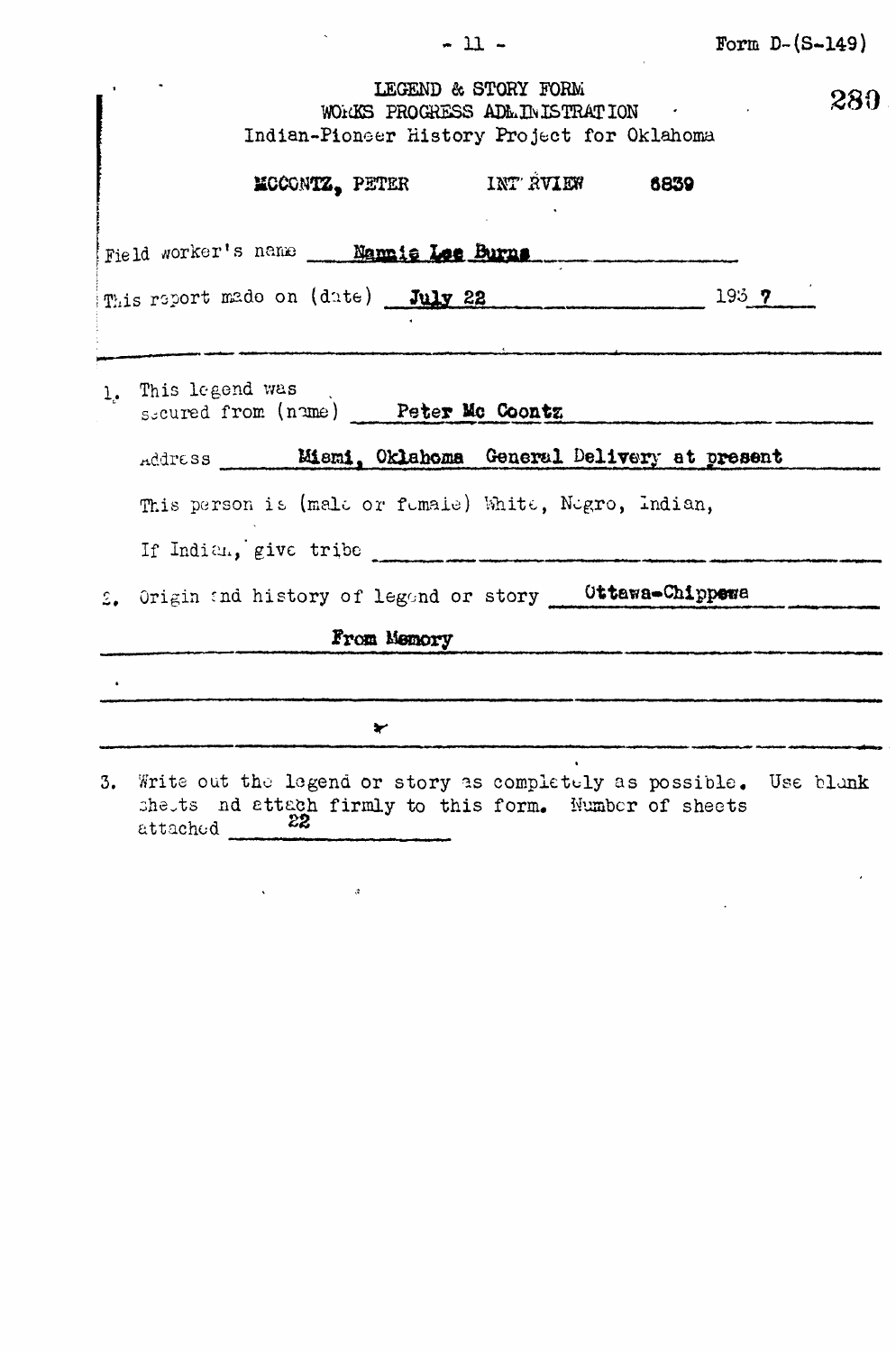Nannie Lee Burns, Interviewer, July 22, 1937.

> An Interview with Mr. Peter McCoontz. Mismi, Oklahoma.

6839

My father was Peter McCoonse, a full blood Chippawn, born in Michigan.

My mother was Kathleen Early Pea-Ke-Wa, a full blood Ottawa, born in Wisconsin.

I. Peter McCoontz (spelling of name changed by government to McCoontz when I was allotted in the Ottawa Nation) was born March 5, 1870 six miles east of Mani.

I am one of thirteen children and only my sister, Sarah Mexley, and myself are now living.

## Adoption

When I was two years old, I was adopted by the Pottawatomis Tribe. I was adopted at the Sacte Ford. northwest of Miami.

They give feast first, donce all night, next day feast all day and dance that night. My mother had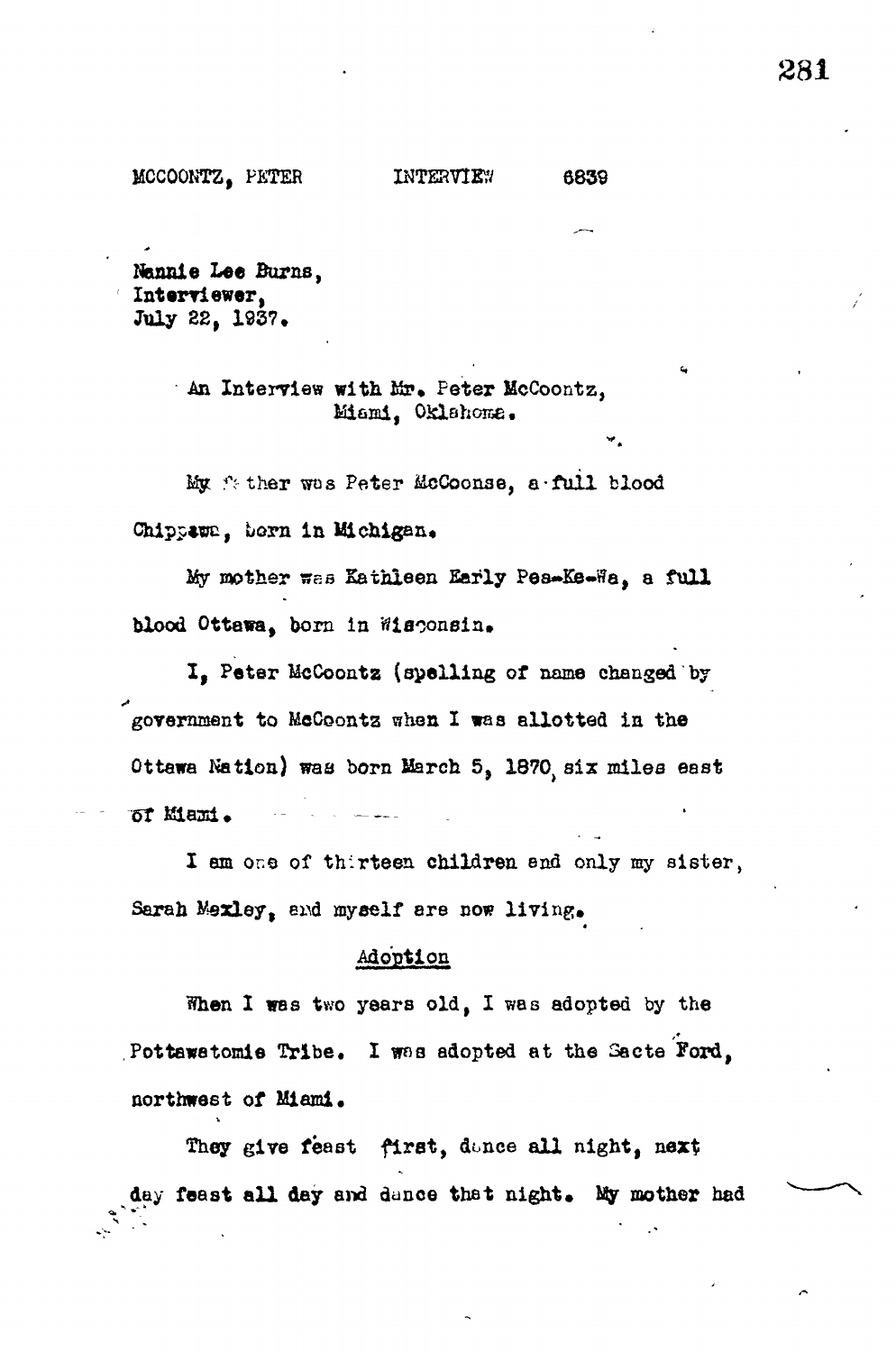**T 2 -**

to take me- she give *me* up—give ray life away.

Alex Bur-se-raw w s my adopted father and they call me Peter Bur-se-saw.

There were the Citizen Prairie-Vants.

When the Pottematomies came to this country right after the war, they took their location ticket at a place near Chetopa. Kansas, about six miles southeast and in the Indian Territory, which is now called State of Oklahoma. It was four miles square, the old home- the Citizens Prairie Vants Reservation. Finally they all disappear - some went back to Jackson County, Kansas, and some to Old Shawnee Town which is Shawnee **1** Gity now.

They lived in tents at first and then in log houses. My Indian name is Ne- Ch-Wa- which means Armstrong. The Sac and Fox,'the Chlppewa and the Ottawa have marriad among each other because they understand each other's language •

Then there were no schools here except at Quapsw,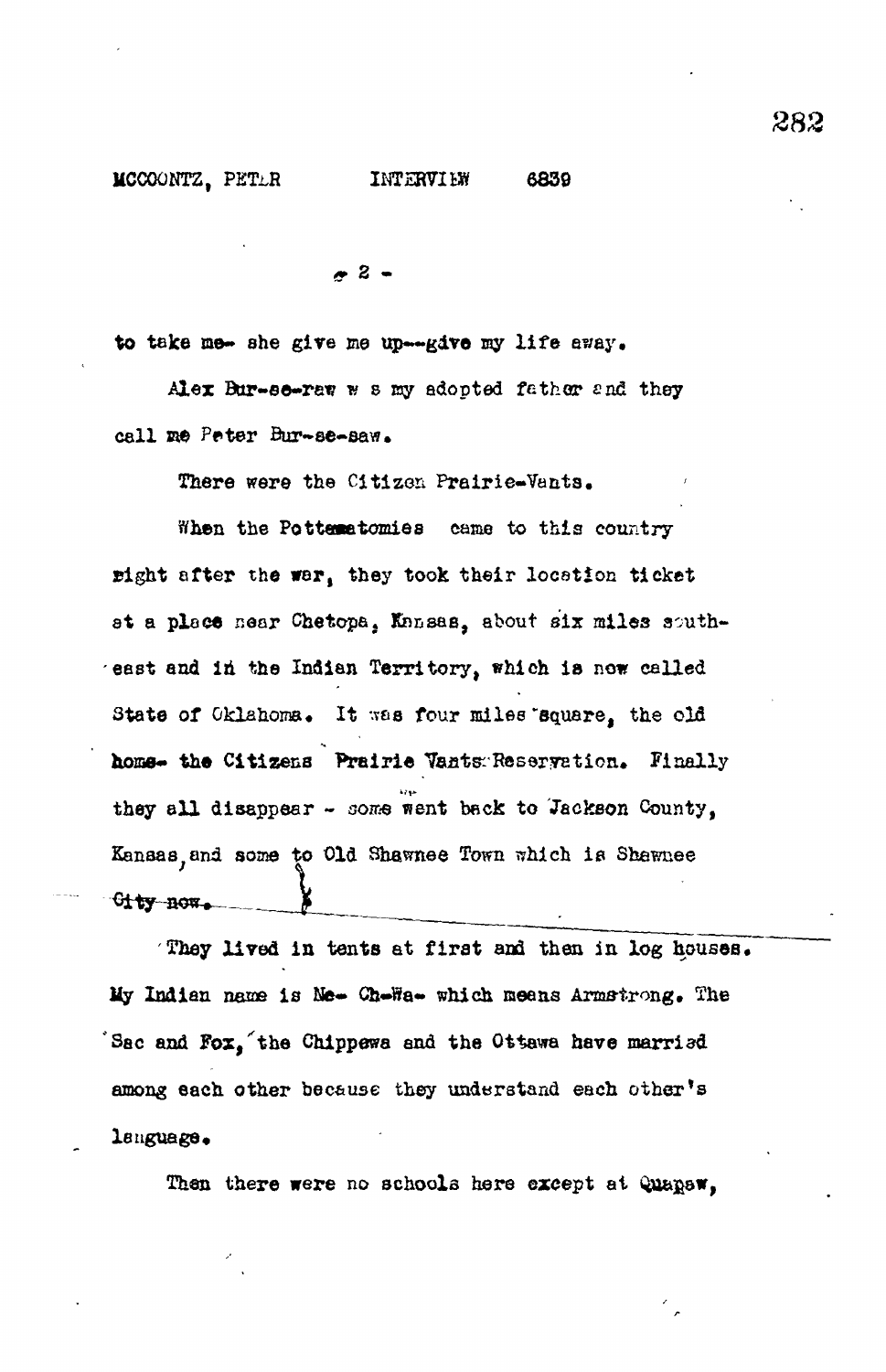$=$  3-

Pawhuska and Sacred Heart thirty miles south of Shawnee.

My adopted parents live near St. Mary's Mission at Kansas,

Here my adopted father died and I have to stoy with my adopted mother till I became a man of my own. My adopted mother remarrice and by old Indian Custom *I* am now called Peter Whipple. Then we went from here to Jackson County, Kansas; then we moved to White Cloud near Heyton, Kansas, at the Kickapco Reserve. We stayed there somewhere in that neighborhood till 1882 and then we moved back to his state, Indian Territory in the Cttawas.

We stayed here until 1884 at my old home six •miles east of Miami• Then in 1884 we went to the big Pow-Wow, the big Stomp Dance at old Charley Quapaws. We heard that the Pottawatcries wore going to take an.allotment so.I drove the oxen away from here. I drove them to our allotments at  $\mathfrak{C}$ ld Shawnee Town.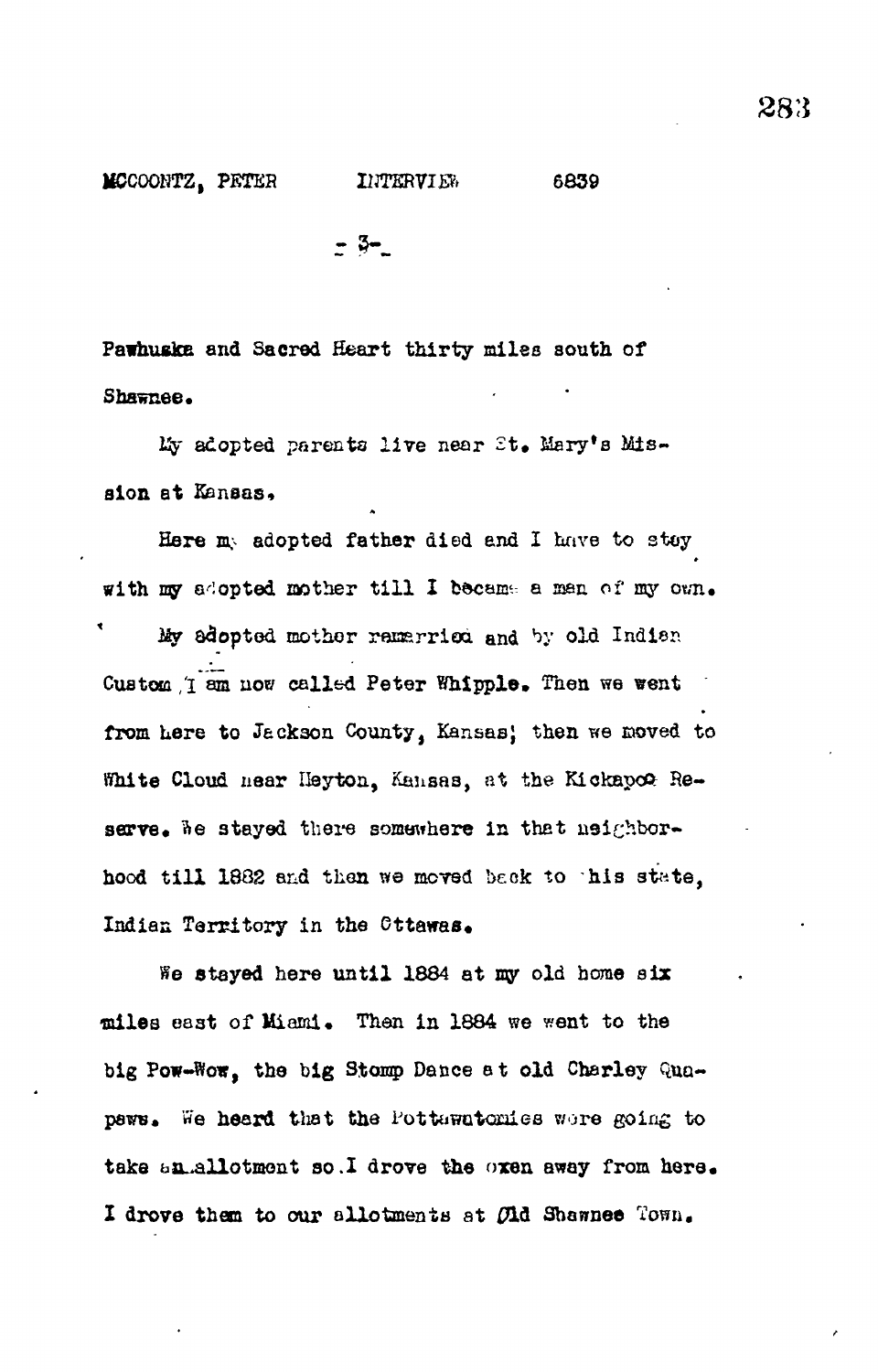- 4 •

Then Shawnee Town was only two stores. A white man owned store- named John Scott and the Indian store was owned by King.

In Shawnee Tribe of Indians, about six miles northwest of old Shawnee Town, we take our location. There were no schools. The Quakers ceme along; they pick me up and send me to Wabash, Indiana, to White Institute- and now I speak in the Indian language. I was reared among the Pottawatomies, Kickapoos, Shaw- i nees and Sac and Fox Indians and I can speak all of their languages besides the Chippewa dialect which I have learned since I have lived at Wapole Island.

When I came back from Webash in the year 1889 on the 4th day of July, back to the old homestead known as the Indian Territory, when I came back they began to take allotments.

The Roman Catholics- they began to preach out into the wilderhess-svery, body ceme to he. r the sermon of the Scripture at the spring near the stream of water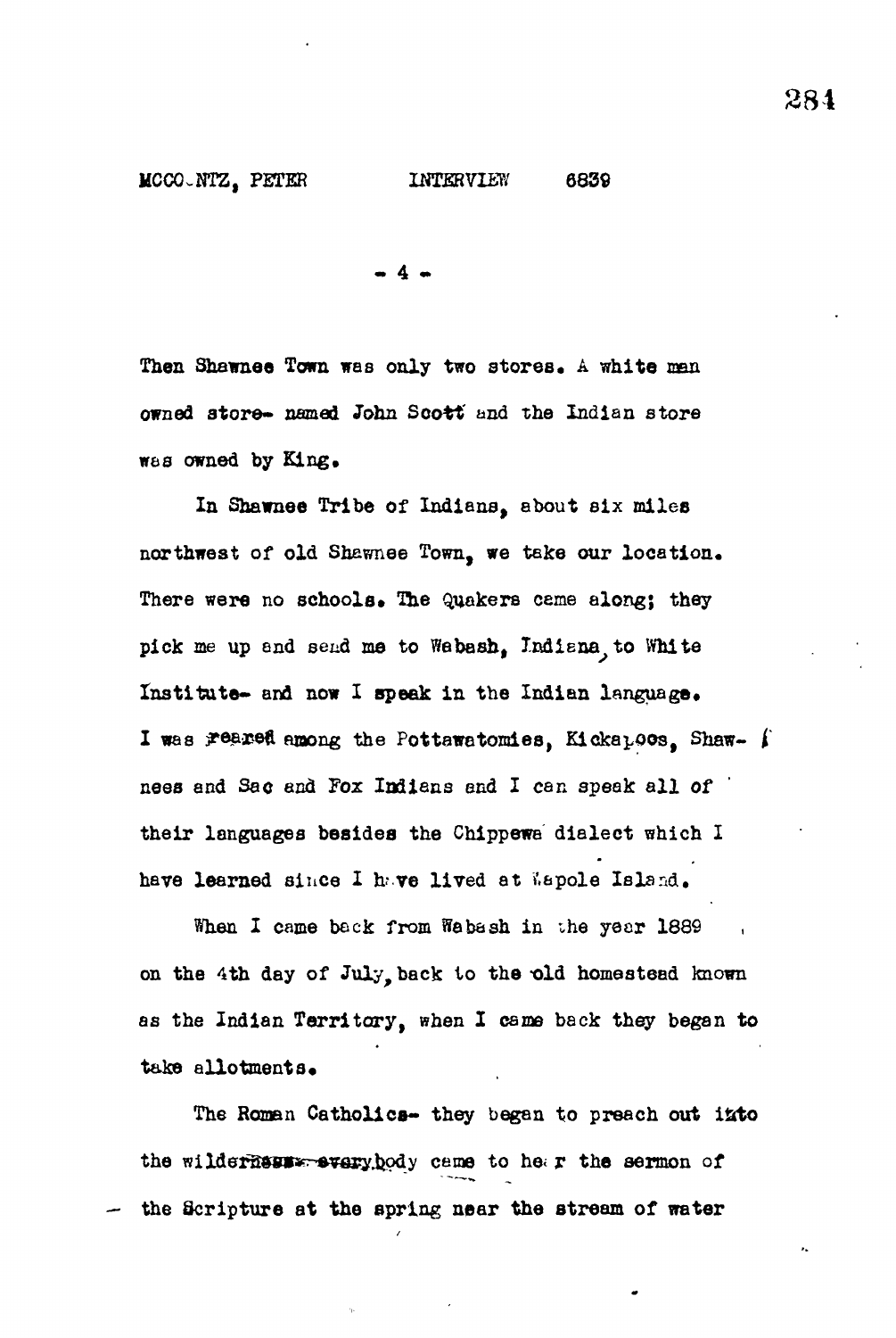MCCOONTZ, PETER INTERVIEW 6839

- 5 •

all these people were gathered around. The Scriptures, the Roman Catholics, cast out to all the nution. Many number of tribes were there. The word was cast out, the old Indian custom- to come - to be civilized- all the living Indian customs remembered.by Roman Catholics.

Remarriage was to stand; the lawful wife and husband to take up allotment. Then we are now among **7** the white race after we have disposed of our Indian customs- we are now of the white man's style to be customs- we are not the white many style to be white many style to be white many style to be white many style to be Indian Training Schools by the government which is Indian Training Schools b; the government which is known as Haskell Institute, Chilocco, Riverside\* Then is now the Indian Institute. Carlisle, Pennsylvania, was the leading one. The old institute is now broken up for the benefit of the soldiers of the World War, and is now known as the Carlisle Pennsylvania Institute,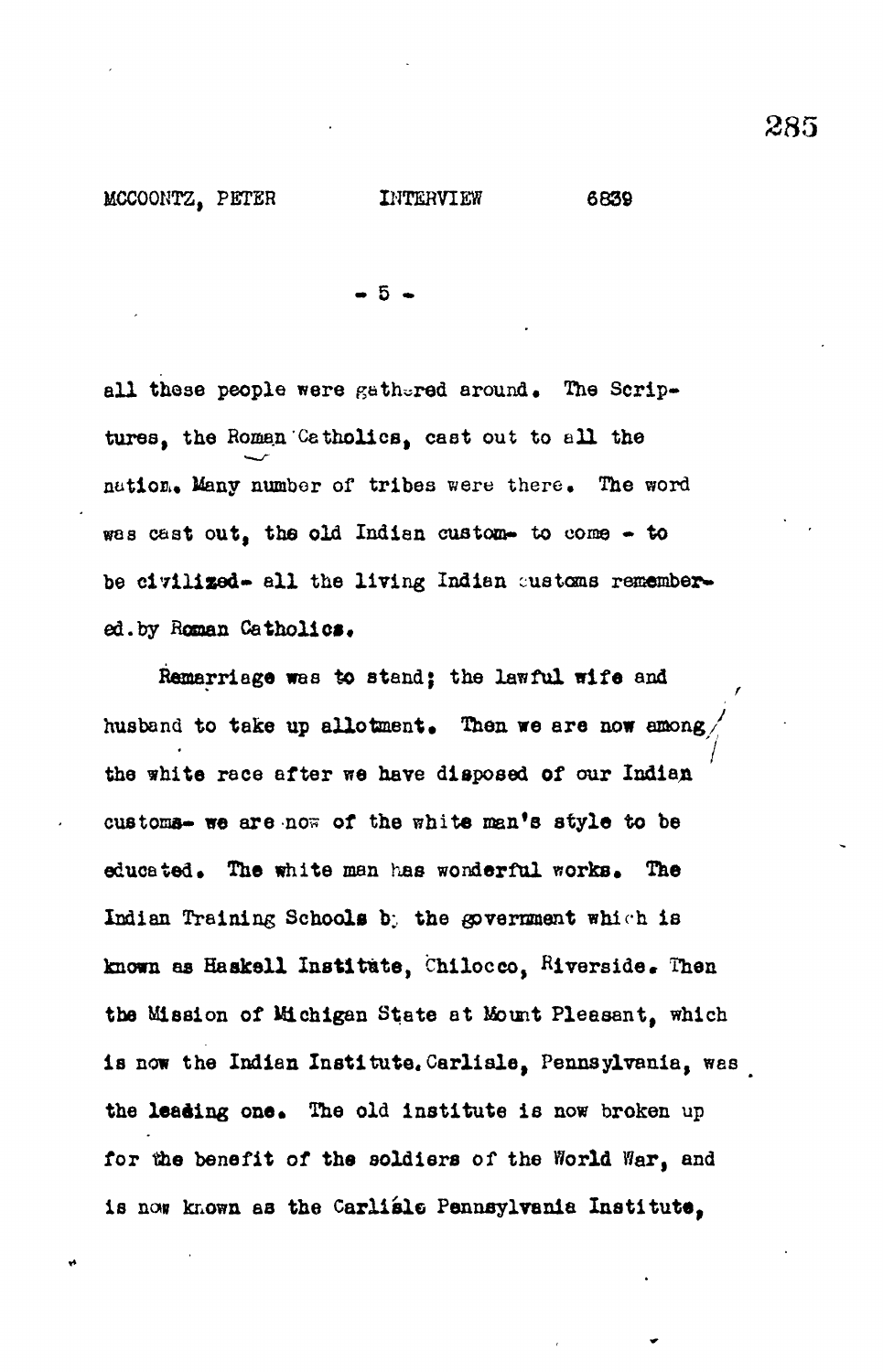14CCONTZ, PETER INTERVIEW 6839

- 6 •

the home of returned soldiers.

I was at Haskell for eighteen months till I got *1* hurt in 1896. Then I came back to my own mother here (now Cathrine Pe-Taw) in this county. I transferred back and took ay allotment here in the Ottawas in 1898 and have been with my tribe here and here I marry and reared my family.

I marry Lizzie Davis in November, 1898, and «e have four children-John, Joe, Jim and Francis all dead, except Joe who lives out here.

My wife died in 1910, January 2nd, with a hemorrhage and leaves me three boys- then I remarry in  $1915$ to Esther Clark, an Ottawa Indian, and she also is now my wife and is now living in Canada at Wapole Island, Ontario.

What brought me home- was the poor health; I came to be with my relatives.

Three years ago, I was repairing a wire fence when lightning struck some distance away and the wire X was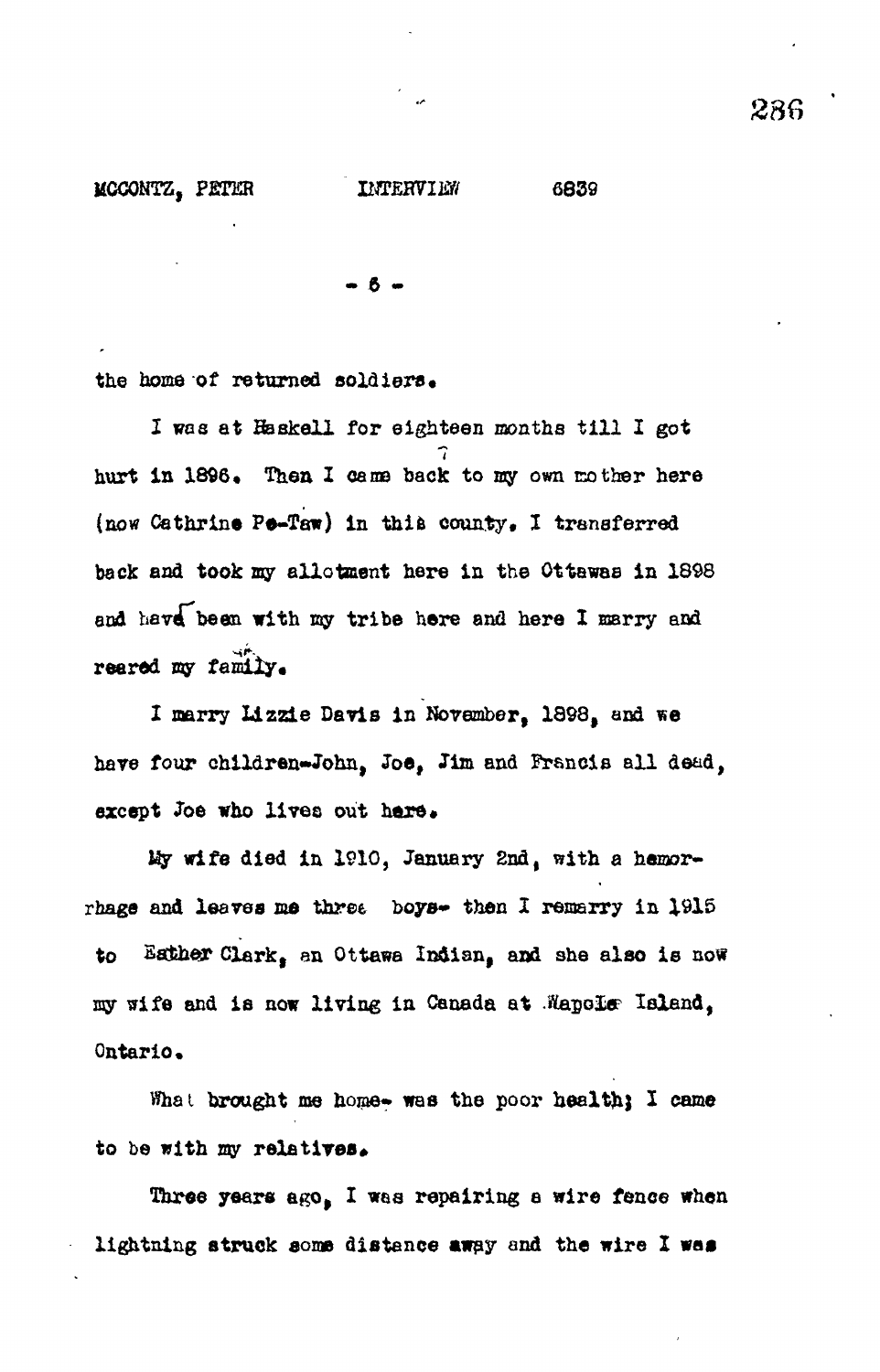**- 7 -**

handling served as a conductor and I and a small boy near-by were kntckud down. I am still in a very bad condition as the physicians say tvery bone in my body is welded together. I also have trouble with my ears and eyes and I WAil&only with a cane and crutch. I have been sent by the Indian Agoncy here to different places but it seems that nothing benefits me. I usually come here each summer.

#### Part *Ix*

My back track of history. Indian went west before white man cams to this country. Indian travel**drove ponies, went west to between Mohawks and Kasrkaskias which is known as Senece» They took ponies when moving- use poles or. ponies, make drag, fasten**ed to pony with pole. The saddle is made of wood. It is packed with food and bedclothes. Bed clothes next to horse.

**They came to a spring, camped xaany days- a month**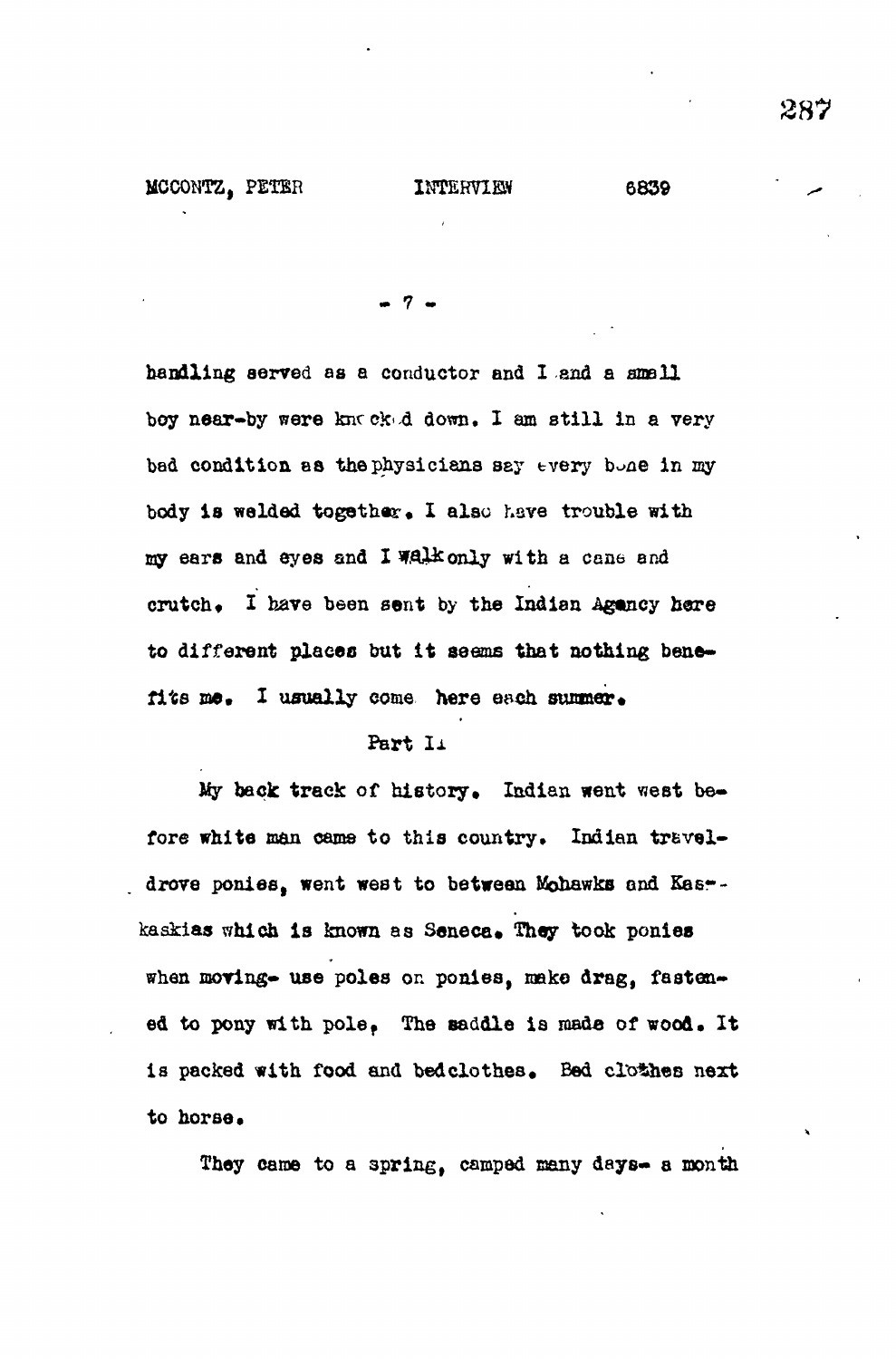MOCCONTZ. PETER INTERVIEW 6839

**• 8 -**

or two according to Indian custom. A young man was drinking at the spring- he was on his hands and knees. They called him to dinner- told him dinner was ready, he hung on to the spring. They called him three or four times- so he came, got his dinner. While he was eating , he said" I am so dry for water\*• They saidj\*You can drink the spring dry." So the young man got up, went to spring and stocyed down on hands and knees. All at once, he turned semersault, <sup>and</sup> disappeared, they all looked for him and laughed at him when it was done.

One said, "I'll go see the boy, what the matter, not getting  $\mathbf{u}\mathbf{p}^n$ 

When he got to spring, the boy had disappeared, could not be seen anywhere. They all got up and searched the stream of water for miles for the body. To this day, not yet to be seen. The Indians camped great many weeks from that on to find the body of this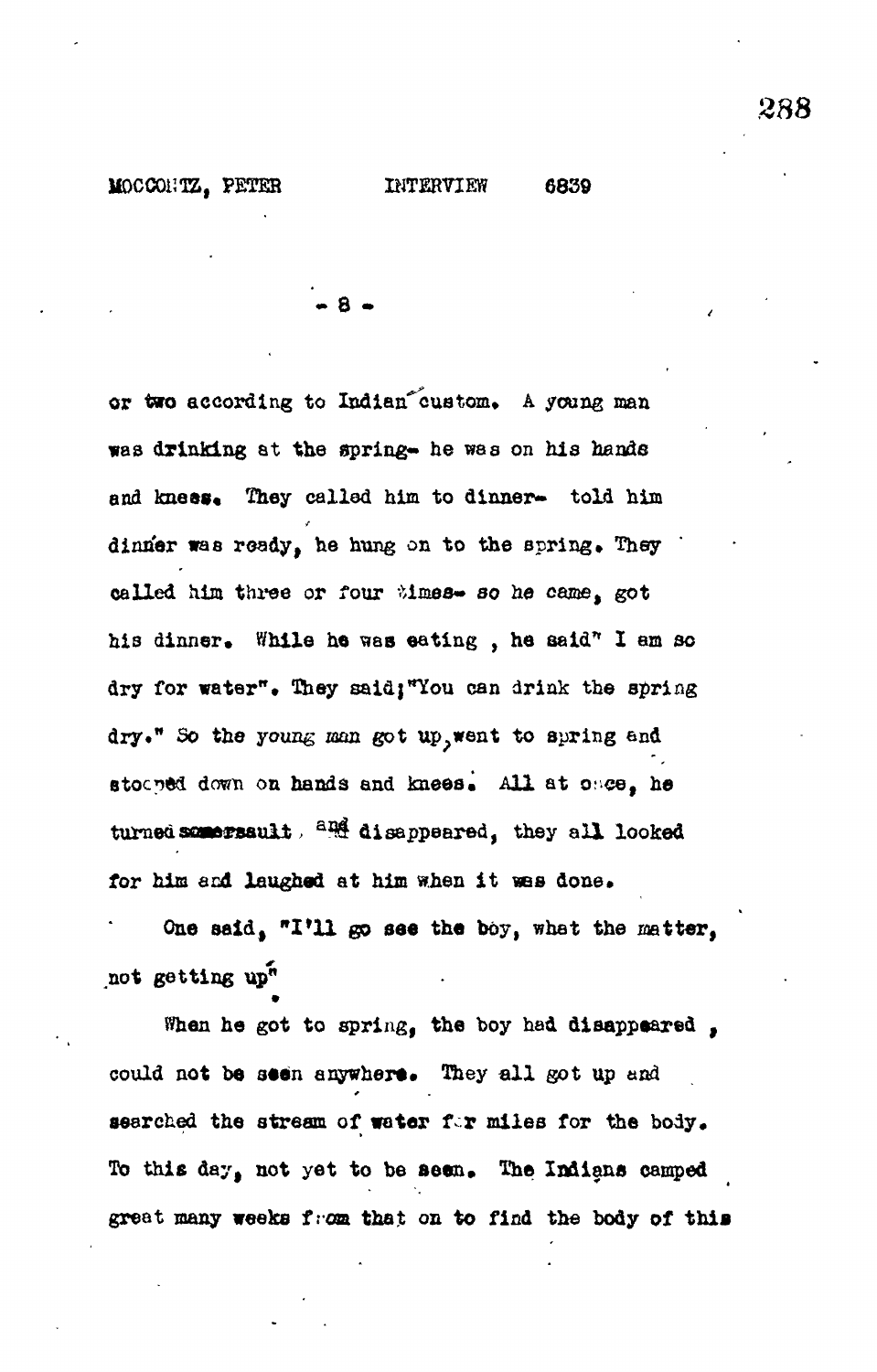- 9 -

boy. After that, great many weeks, they could not locate the body, then the tribe made agreement--- the tribe that wants animals on one side, them on one side. All those that wants fish go north. All those that wants turtle go south. We will now cut this tree. divide half and half of this tree. On one side they make wooden masks, the image of human face cut out. The other half of the tree was cut into a wooden bull, this representing the old Indian custom of pleasure, games which is now the Mohawks- take the false face for the benefit of the sick for the healing.

Take bench so on log placed north and south. These four men shall take the turtle shell, the black turtle shell, rattling, rattling gourd, end then they sing a song for the healing  $pumpos\theta_*$ 

Mon-das-i Mond-das-i Weebon Mon-das-i Cham-Come on,  $\sim$  come on, here come on i-tah God or

father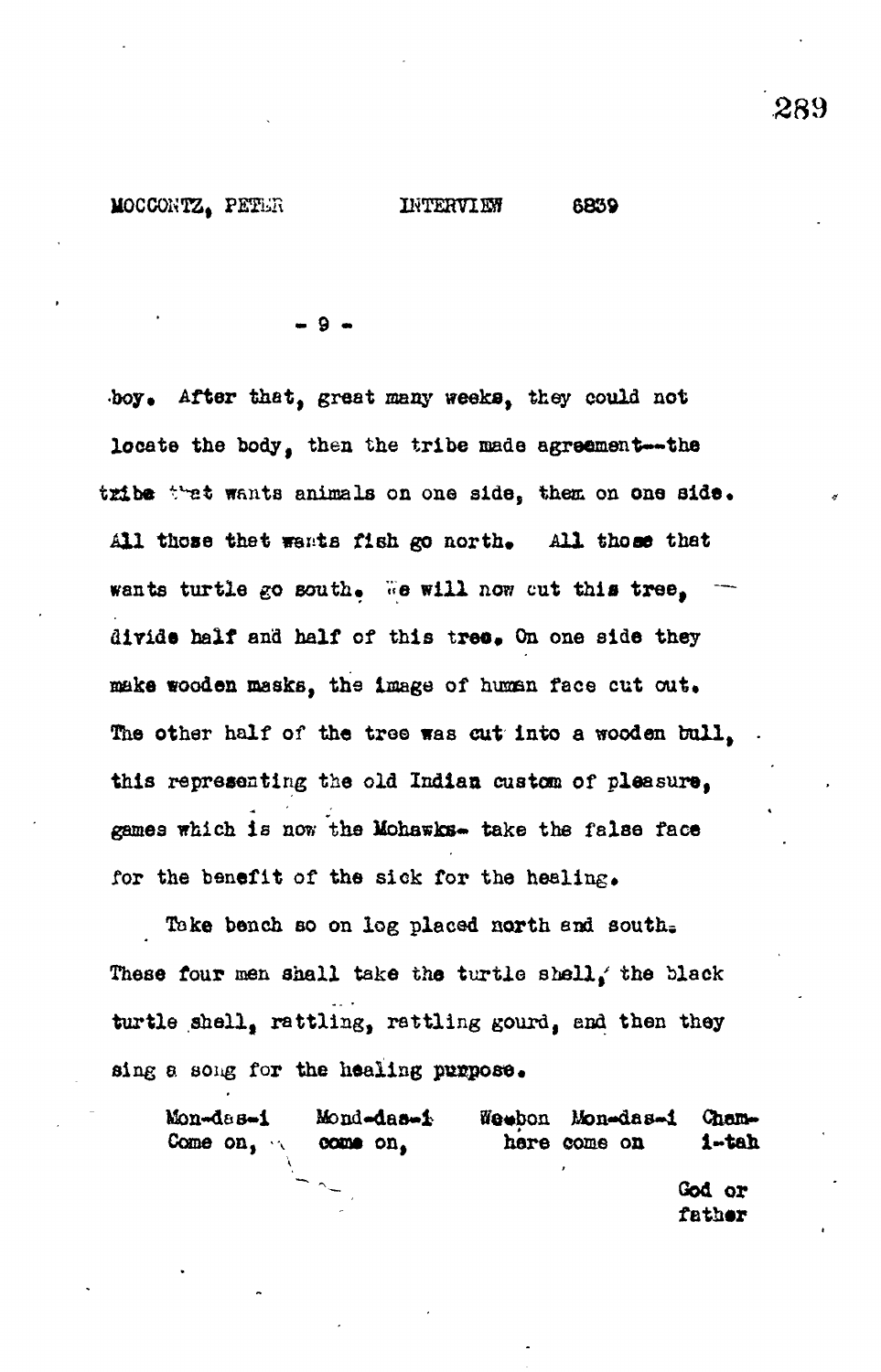Ĩ.

# M0CCONTZ, PETER INTERVIEW 6839

 $-10 -$ 

Wa-ke-ta op-nel-in-op- na-wen sick

Mon-das-i we-quah E-oui

This means you give up your soul for the benefit of your spirit, back to your spirit's health on foot.

All those sick to be healed men on the east side of the bench, ladies on the west side.

Four mon on the east side and four ladies on the west side; these are the leaders and they began to sing, a song to come on and the men they shake the rattle singing. The old gentlemen he would creep up, much sick, crawling on his hands and knees and the first youngster that is sick will got on the old man's back and hang his arms around his neck; then they tune up. The Spirit of God, the old gent -rise up en his foot end try to shake the sick off his back. If the sick hangs on and the old , man goes around the bench when he is not falling, the

sick is healed.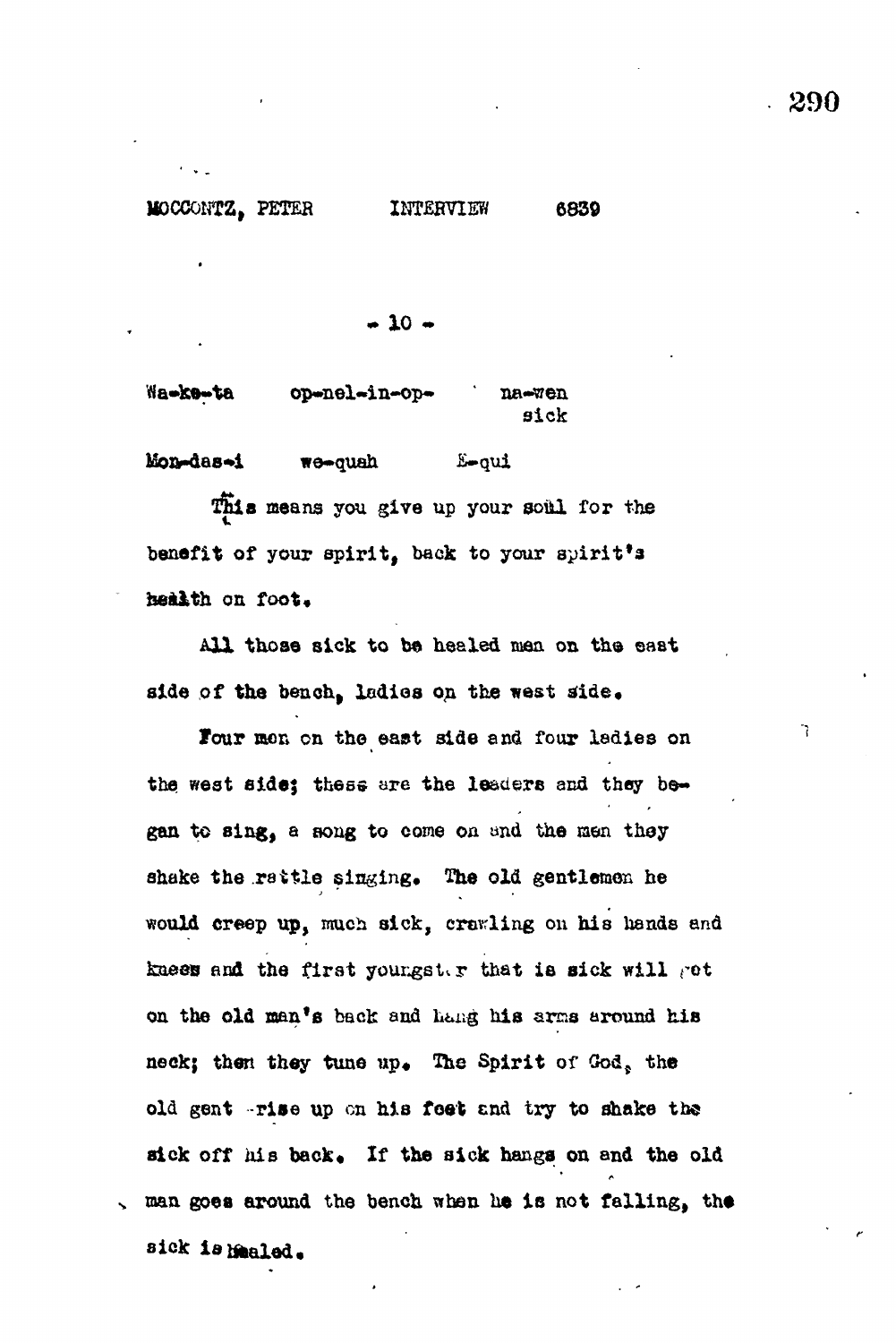**• u -**

r

**If he falls, that ie the last of bis life—his** death is sure. Then he goes on, the boy is healed, **then the old man goes on the ..iady\*s" side and she** rides on the old man's back, her arms around his neck. The old gent tries to shake the sick off his back. She also has received good health and is cured. This is held when any ere sick.

**They take the other half of the log and make** it into pole for the pleasure of the game. When **the ball is finished, they take the- six pe ch seed** rough on one side, smooth on the other. Now public **gathering of Indian Custom of the- four months of each year, is representing the four Sundays of each year to give thanks to the Heavenly Father, for he** has given us the plants for a living. We give thanks four Sundays of each month to thank God, to help us on in this world for pleasure of this game.

Men on one side, ladies on other. They play this ball. So many men- so many women on each side- take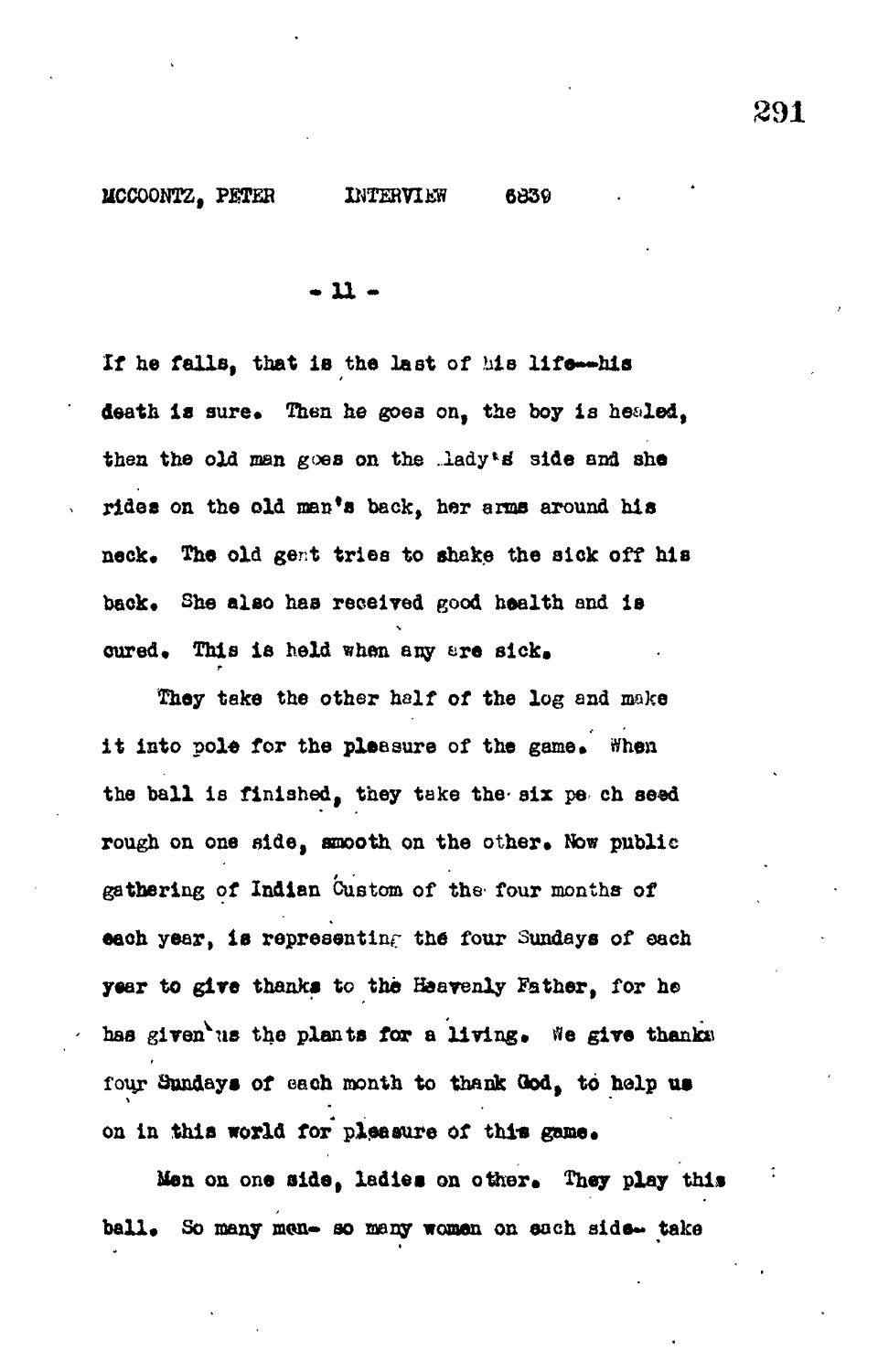$-12 -$ 

this grain every person what's there. They put all grain in one pile, then the lender takes stick and calls; he points at man to shake the pole, whatever the peach seed falls, ons, two, five that many grains off the pile, This is played at the Green Corn Feast is in August during the full moon.

This is for the benefit from the Father for what we have received. Use acorns, mostly locust seed. Rough side is black, smooth red. Mohawks representing bear and turtle against the earth. The turtle and bear to aterilize the water to keep up the moss for the earth for ell plants. God, He created everything to grow- if we had no moss, aoss is like omen means fresh air *If* we did not have the turtles, if we did not have the bear, the world would burn up.

The end of the game, the end of the gathering. There is human birth to each tribe. Mohawks have own language.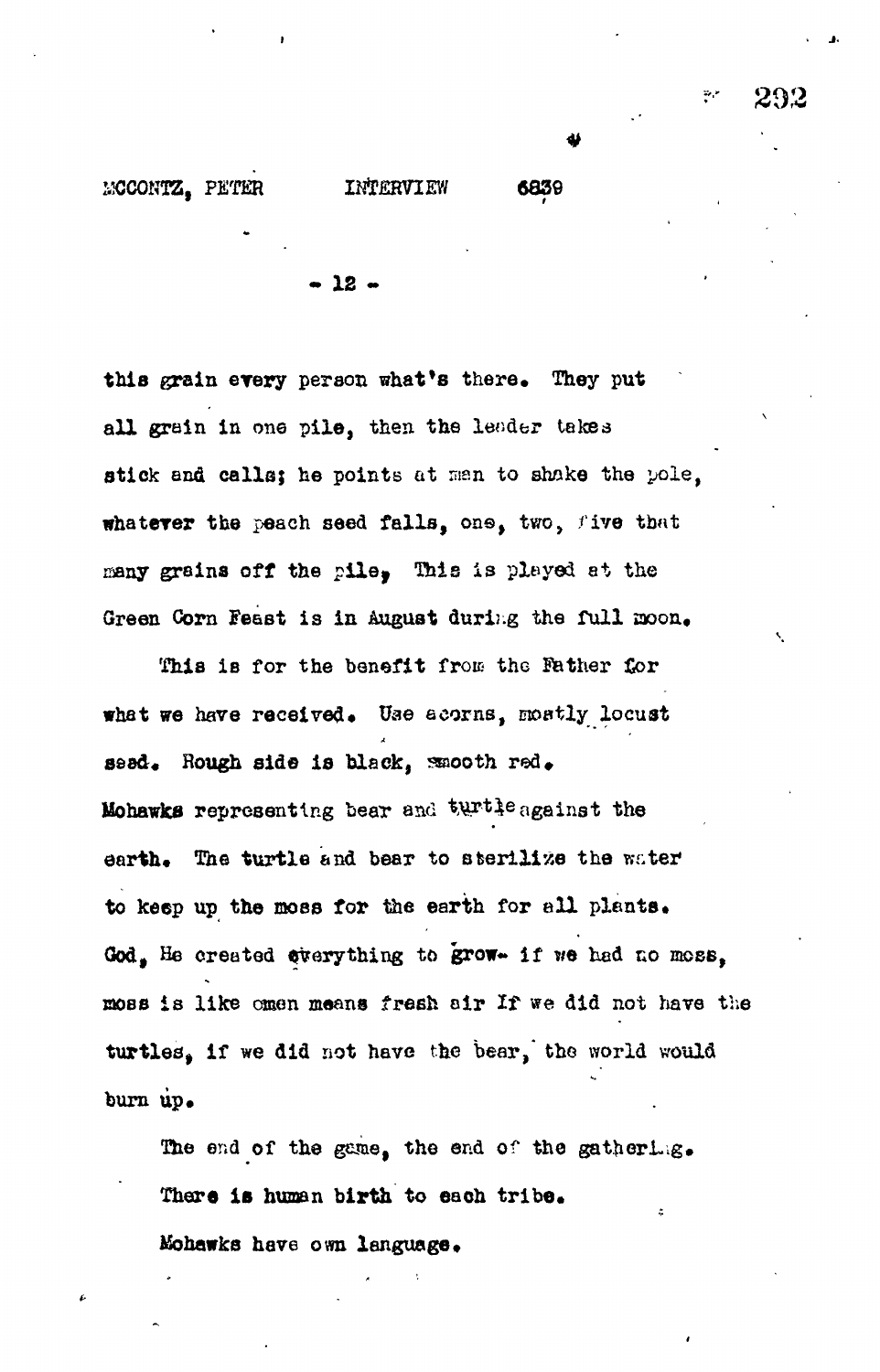• 13 •

When you see sunfish, black spot on ear male, yellow, female. That sunfish in ocean has head, hands and hair like human person. Mohawks say the human body will come back. The boy's body will come back. This Indian custom-complexion has changed, getting lighter all the time.

Easter--First Sunday in March, get ready to plant.

They gather all seed and divide it equally.

In August, Thanksgiving for growing crops.

In November, thanks for gathering of crops, representing different colors of the clouds. The Indians celebrate on that for gathering.

In December, you call your relatives to come, you make feast, give thanks to God. You give this thanks to feed your relatives and neighbors for' crops raised through the summer.

Now the last day of the year, they ring sleigh bells, anything that makes rattling. You take sack and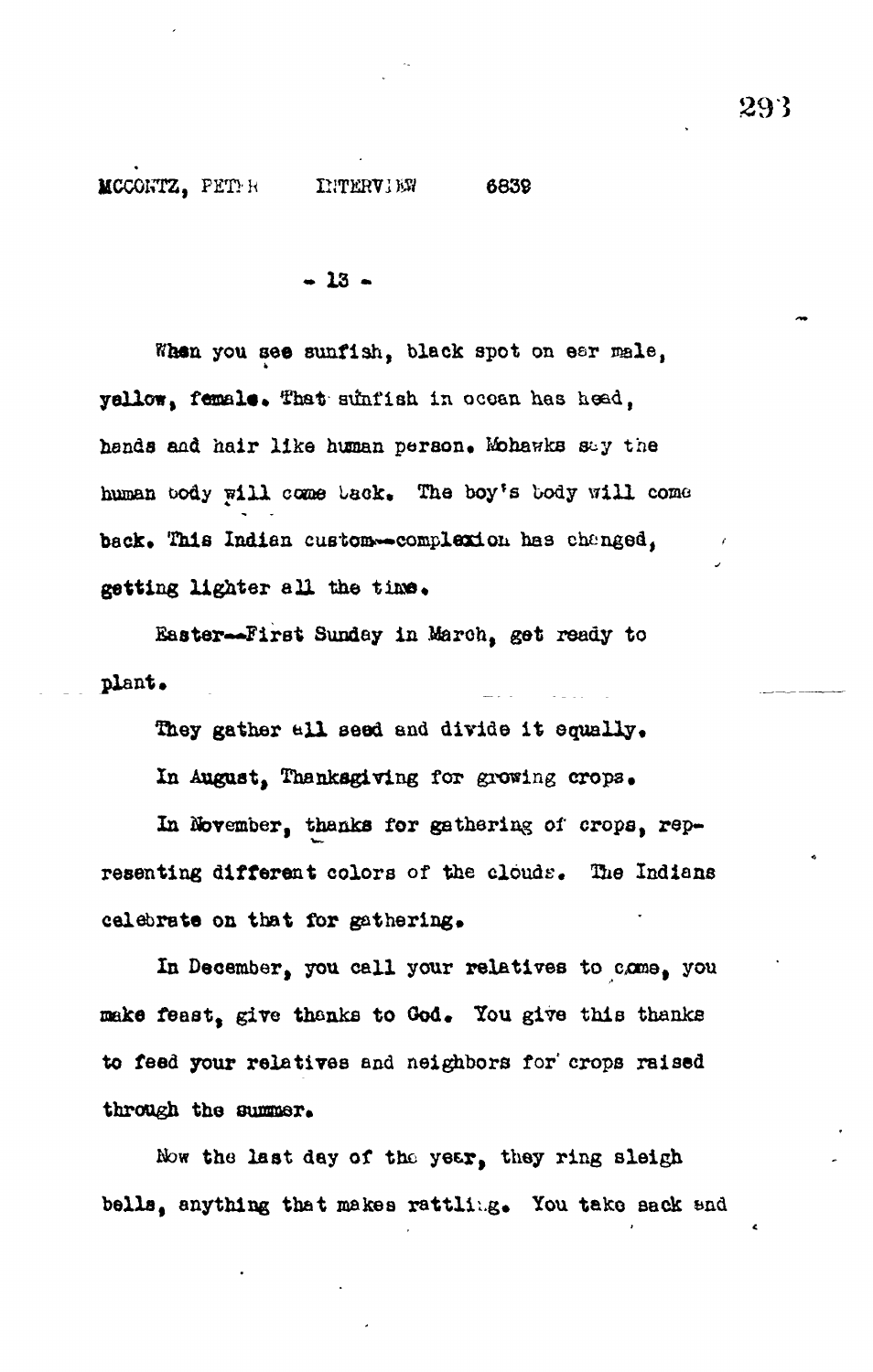### KCCONTZ, PETER ... IMTERVIEW 6839

 $\bullet$  14  $\bullet$ 

go from neighbor to neighbor and put in sack what you receive. You trot all night. The New Year morning whethe they have received of that year last night to give to all neighbors and friends on New Year's Day, A New Years Fsast lasts from noon until night then all shake hands and go home. To here is of Mohawks and Ksekeskies,

#### - Explanation

They lived in tepee made of animals skinsbuffalo and elk. They were round. Later after Columbus came they lived in wig-wams. Wigwam means adopted. Moses adopted back into this world. Wild people live in tepees. The boy who disappeared rep-" resenting in the future people begin to understand Spirit coming back. Boy turned into fish. Spirit coming back\* Boy turned into fish.

This is representing white man he so easy discouraged\*

God he plant that between white man and <sup>i</sup>ndian. This boy when they ditcovor he disappear<sup>f</sup> Ood,

291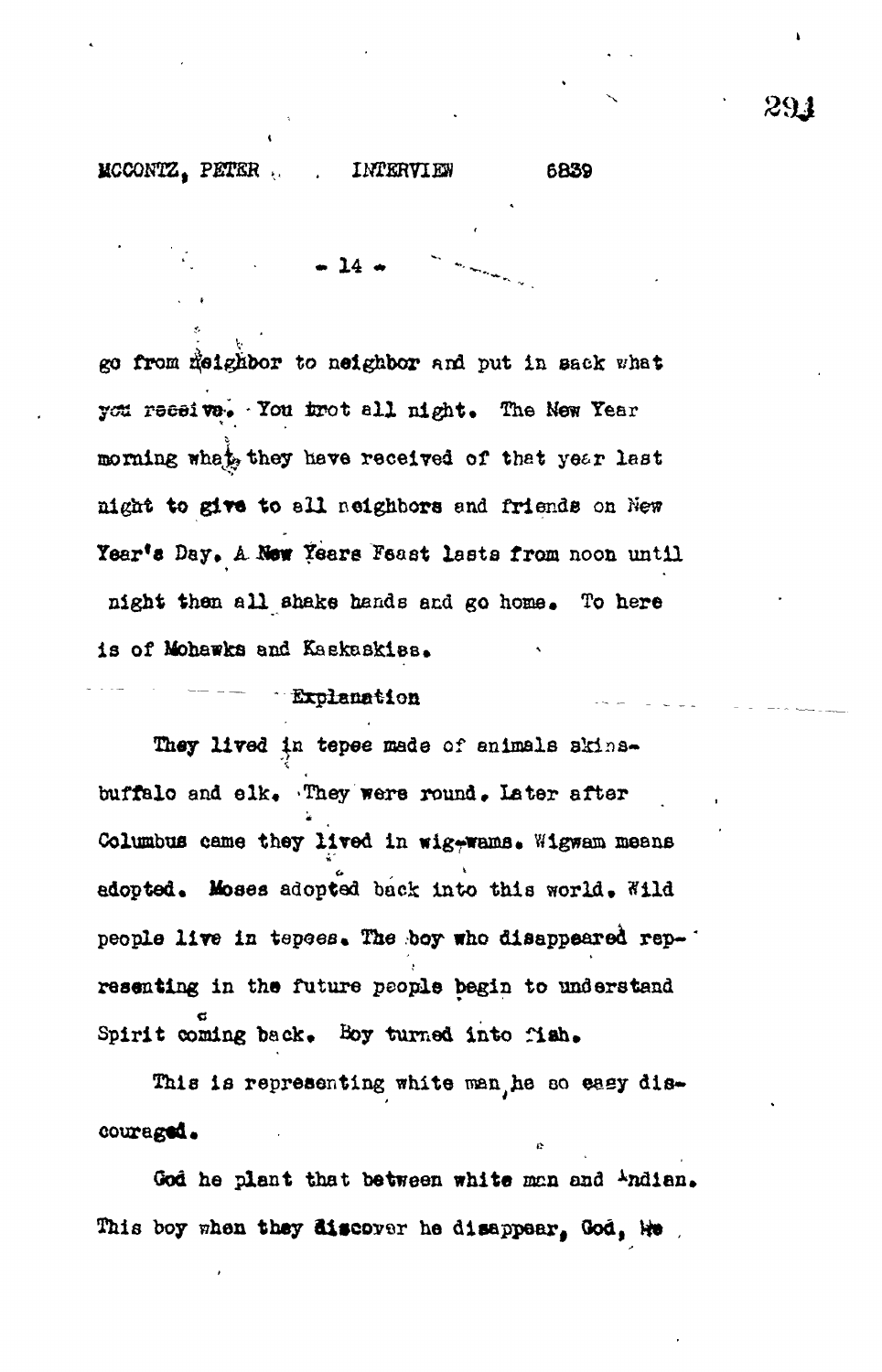**- 1**é "

appoints that body to draw that blossom back. representing of God. He gave his only Begotten Son. When Christ he appointed twelve disciples. He disappeared one day when he was here on earth.

#### Coming of the Indian

Way out in far co ntry on other side, ten th usend years ago- before white or Indian ever came to this country the Indian were all on far side, not a single soul in this North America. Birds, called wild pigeons, brought the Indian to this country. The Indian, they go by sign of the spirit, echo, it bounce back. They put old Indian, the oldest Indian in that village to guide all the noise on the air whatever that echo sound, that draw their attention, their movements.

One day the wild pigeon flew over the sea. The Indian one time think there no more dry land, that what he thought at first, until he discovered the wild pigeon flying over the sea. One day the old Indian lay on his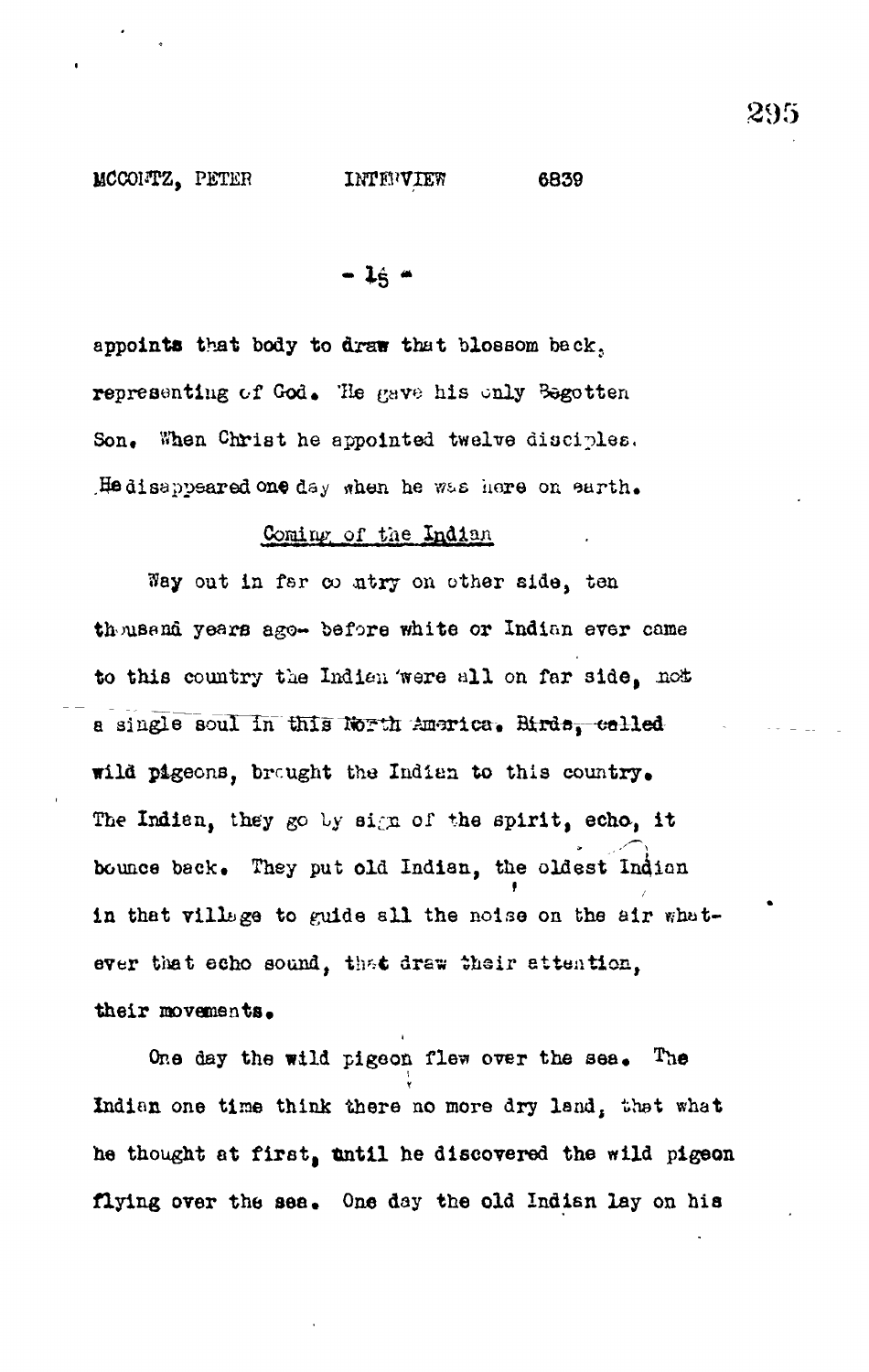MCCONTZ, PETLR I? TRVIEW 6839

$$
\bullet \ \bar{1}\hat{6} \ \bullet
$$

back to review the movements of the pigeon. So he discovered the wild pigeon to go forward. He decided to go meet the pigeon. He made up his mind to call the village together, have a little powwow. He hollowed three or four different times, the village heard the sound of the old man hollowing to go and see the old man- what he have to say, now we all hear- what it shall be the news.

The old Indian says, "The bird coming from across that we fer, we go and meet the bird to see what the answer. It may be another world where the bird comes from. In ten days we all meet here again. We all decide what to do. We'll go meet this bird in ten days. Whatever your son brings-your daughter look after it cook it and sum-dry it.

They cooked it by campfire on sticks, it cookedthen sun dried the cooking so the food never be spoiled to keep good many weeks, months and years. The old ladies to go in a stream of water, in a valley break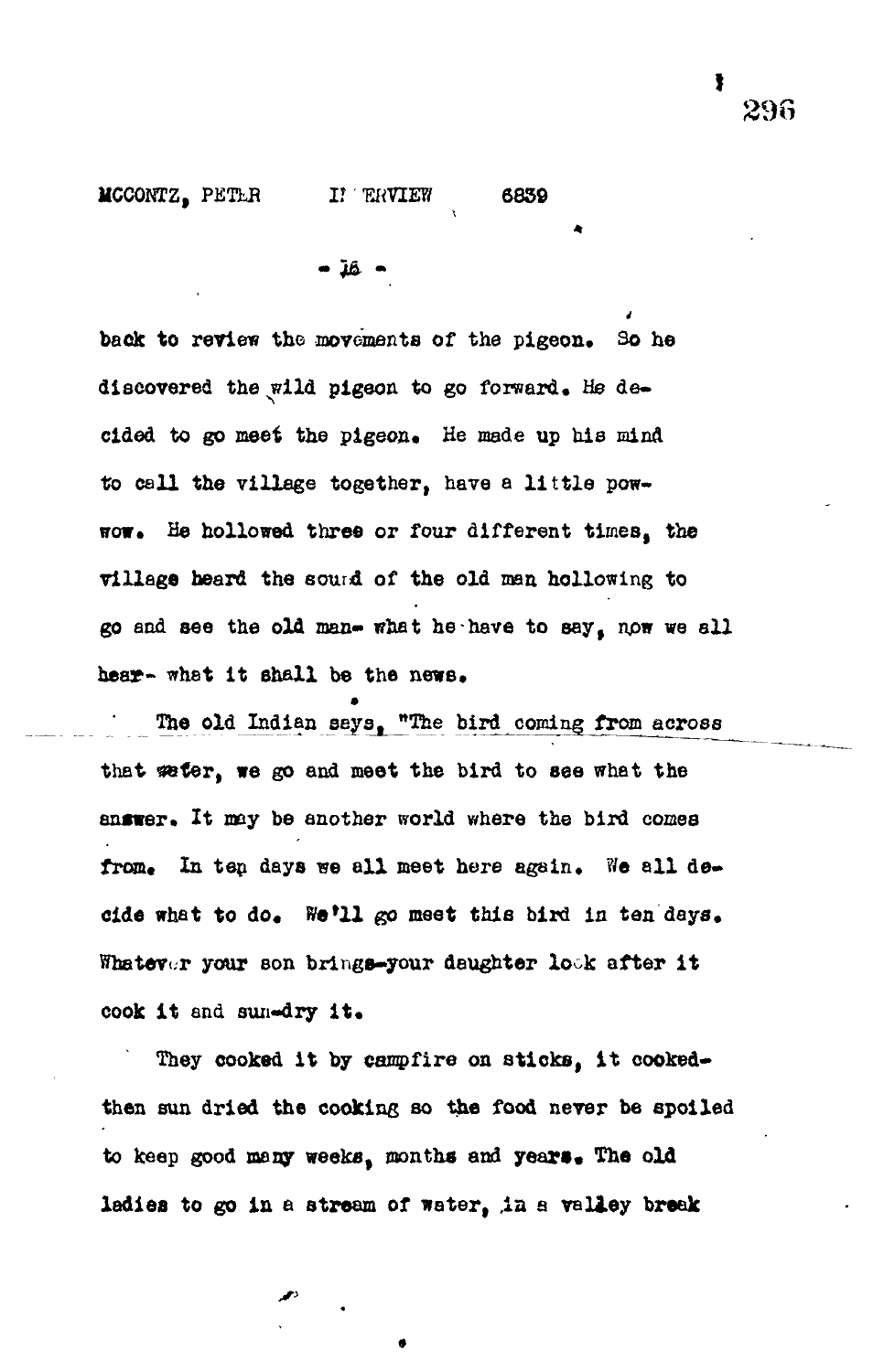#### MCCONTZ, PETER IKTERVIEW 6839 F

 $- 17 -$ 

off the weeds and make them into strings. You take string and spindle it like a thread or twine. To make a sack, to make it water proof use honey. locust. beeswax for waterproof. The old ladies place cooking outfit in sack to be ready for trip.

292

 $\frac{1}{2}$ 

Old men take logs, soft maple,scrape with flint or fire-rook. He scrapes first one way then he reverses the scraping till he burns out hollow as deep as wanted. make canoes.

The old man again on tenth day he hollows again. Now you are ready to make a trip, game sacks and canoes all completely finished- come on, my children. I appoint the strongest ones men and women to go meet the bird. In ten days time all the strongest women and men who be able to paddle the canoe. We have twelve canoes ready to make trip. To understand the rules so you all understand how to paddle your way across- day-time, sight by sight, nighttime in row something like Stomp Dance- one by one. daybreak you all come in front breast to breast- when night comes, you repeat all night long. The first canoe hollows, the second, the third, so on to the last canoe beck, that to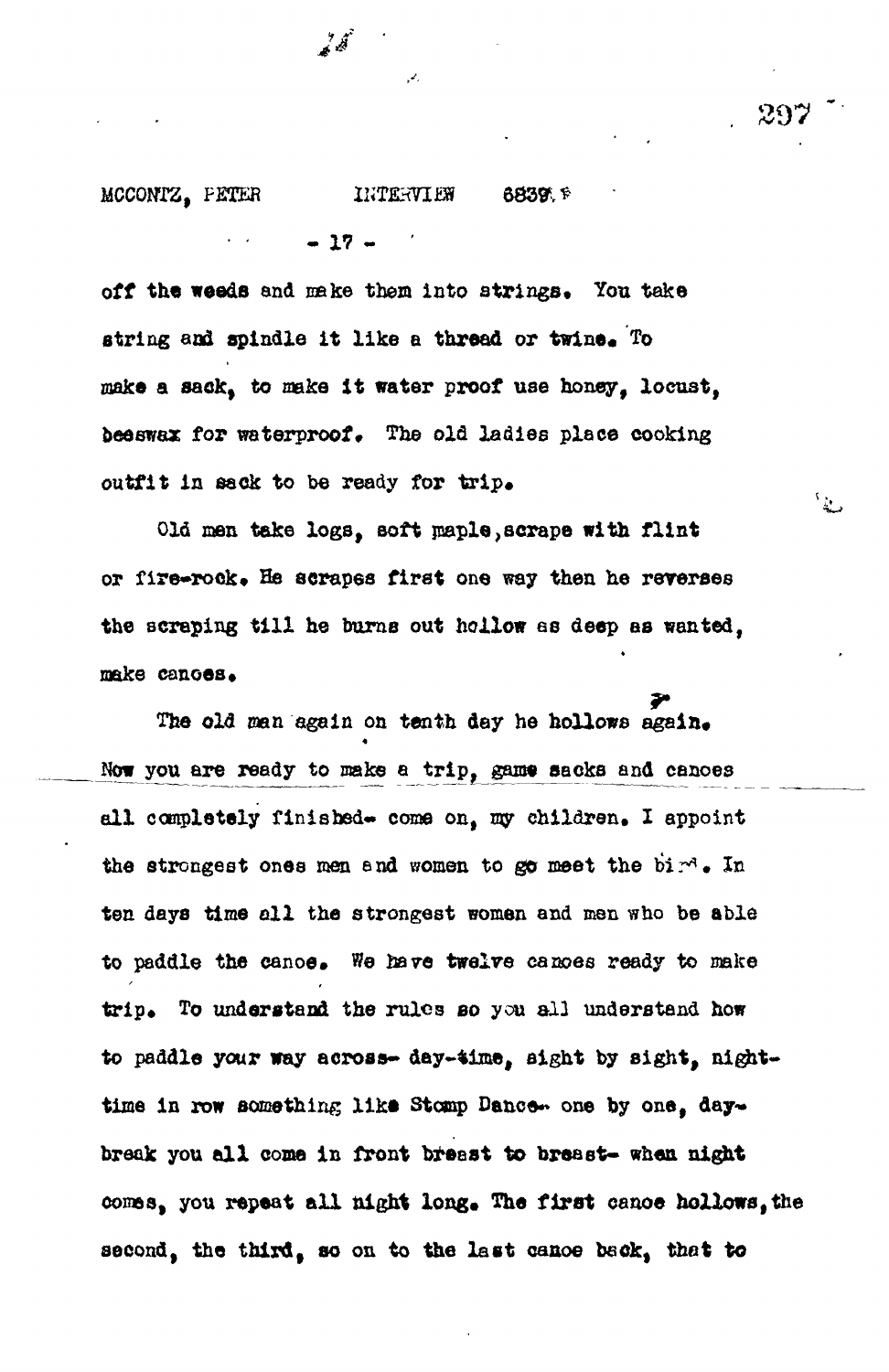**- IB.**

across at  $n$ ight.

The ten days up now all come to the shore, your canoee are ready, your food is ell in place in canoe all pointed out who are the strongest to go overseas, All starts, watch your bird. Coming across, all keep your eyes on the birds coming across. We all start now. Everybody come, bid your relatives good-bye- we all going now. God will keep you until we meet again.

After we are started for four days and four nights, we went nicely. On the fifth night, the wind began to raise, high wind, high wares, white caps way out in blue seas. By and by one canoe began to fail according to wave drifted him to one side- when you hollow, it began to glance off, another one glance off, new four canoes drifting away on strong currents of the waves to keep straight sound with the other beats.

"Who-ee, Who-ee", until the twelve canoes answer one by one. The four canoes glanced off by themselves not in line with the eight and out of hearing by and by so the next morning the four canoes shifted back which way

29a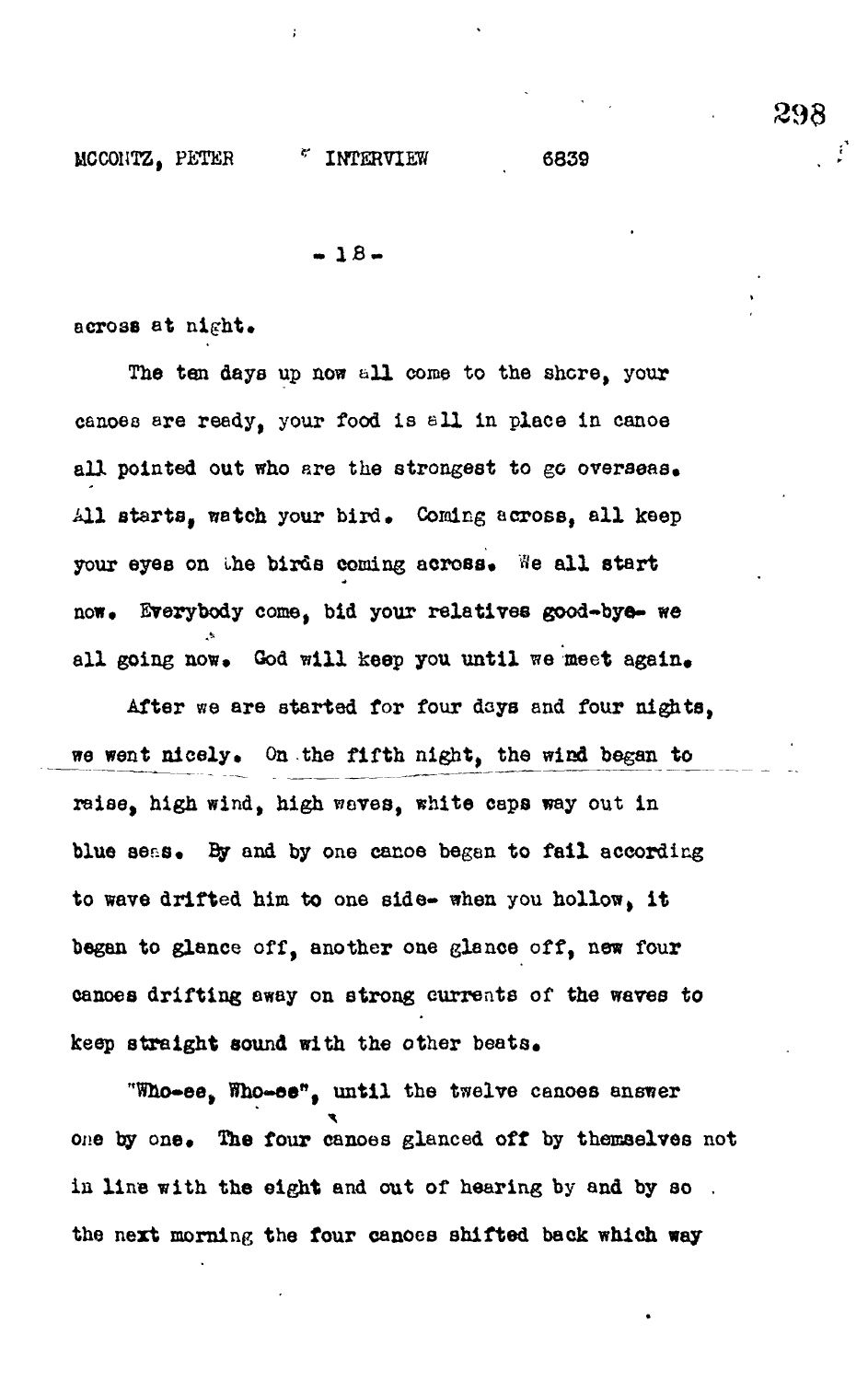**they had come from and were received home with a** good life when discovered back home. The parents received their children home safe. This informa- • **tion was not yet learned, the answer of the bird** the answer not knowing.

The eight canoes was lost and still going on,  $\frac{1}{2}$ was as far as I could give the story of the trip. **In the future, our brothers and sisters, In God we** trust will bring back a good message.

In ten or fifteen years, they look, people, **they discover movements, way out in the water, later on they discover the canoes return, been gone good** many years. It wes the same, our brothers and sisters returned to our fathers and mothers. They all shook hands to receive our brothers and sisters back. Then no sleep all night. They gave a message, the new **world they discover. They have another pow-wow. Old Indian says, "Our sons and daughters bring back good** news. We are thankful that wild pigeon found a new home for us. We glad to receive this message. Don't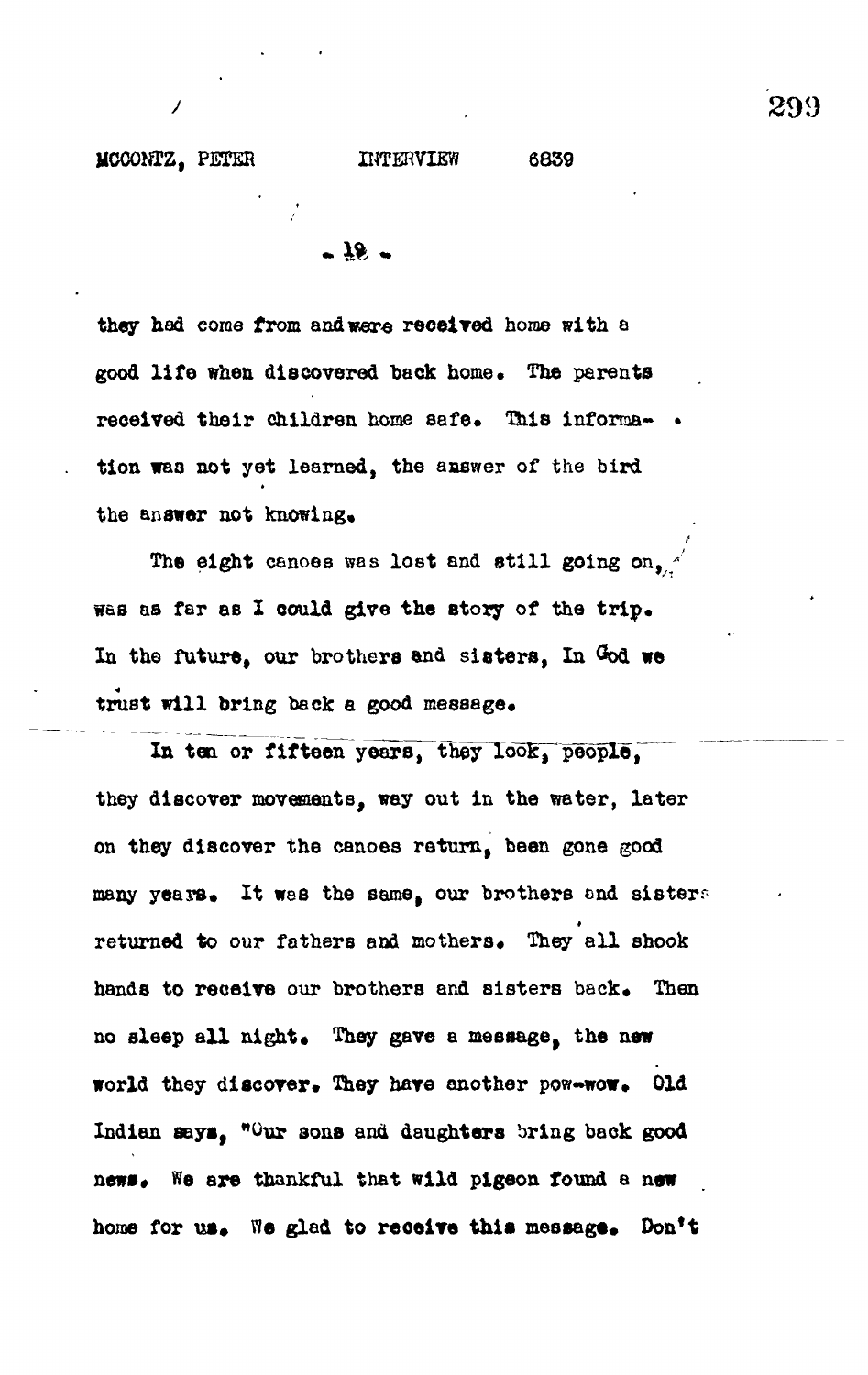$-20$ 

give up but push. Let us go where our children are. We must make more canoes, get ready, make more canoes and all your canoes made and your food laying all in sacks, we must move in the new world. Come on, let's go."

We all started in the sunrisc. Sight by sight. night hour comes, all in a row, hollow, "Who-ee, Whoee" to the end. <sup>F</sup>ifty can es came across safely. All here in a country not a single soul, nothing but wild enimals. We are glad plenty food. Now we safe.

In a great many years the Indians scattered over the country well satisfied.

So the village heard another sign. coming to us, by and by we may see what the visitor will turn, the knocks, the complexion white and black. The Indians were discouraged, they did Anderstand the meaning of complexion. Our great, great grandchildren may receive the story of the visitor coming in the future. knocking, who is there?

من ا

À

300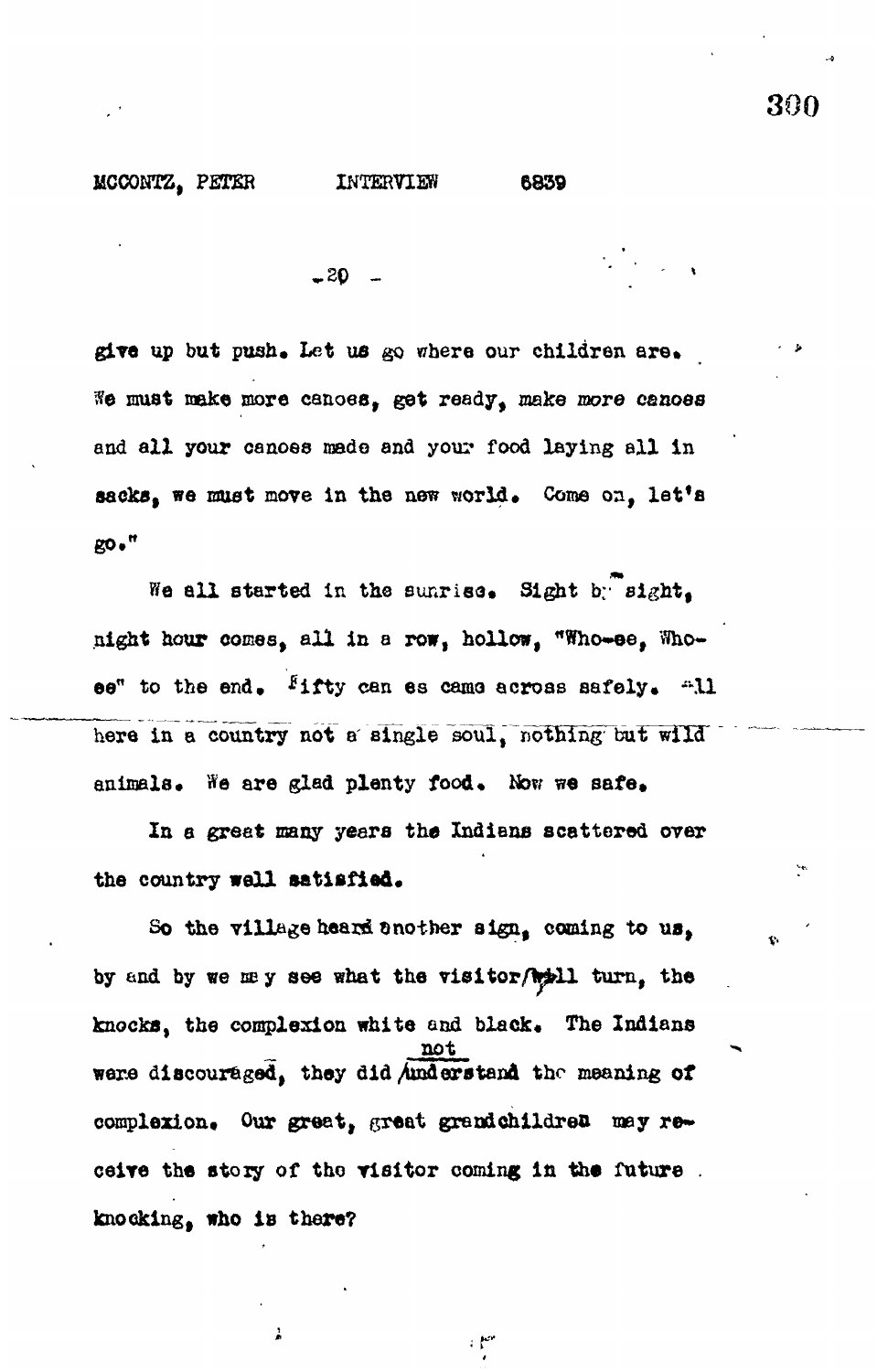#### MCCOHTZ, PETER INTERVIEW 6839

 $-21 -$ 

Now then, we are just about to receive another of the good messages. The person will be hung, **then that complex!on will be Interpreted for the** hovements which God has pointed for us to see now. **When the bird Is knocking, knocking on the dry** limb, yellow hammer "kooch, kooch." That is the visitor coming closer, closer.

**Our greet grandchildren will understand of the good will that man be hung on the cross, He be the** leader into this world. So now we found the blossoms **in bloom- everlasting life , we find Christ to heal** the nation.

Columbus discovered the Indian. Columbus told **them that he would like to have deerhide for himself.** They did not understand, they could not live on amall **deeriil'Je\* He took deerhide^nsde string and put i t** around a large piece of ground. That is how he got so large piece of land. Majority willing to give Columbus home. When Columbus went back and came back again, this time he brought hoes and axes. He gave hoes to the ladies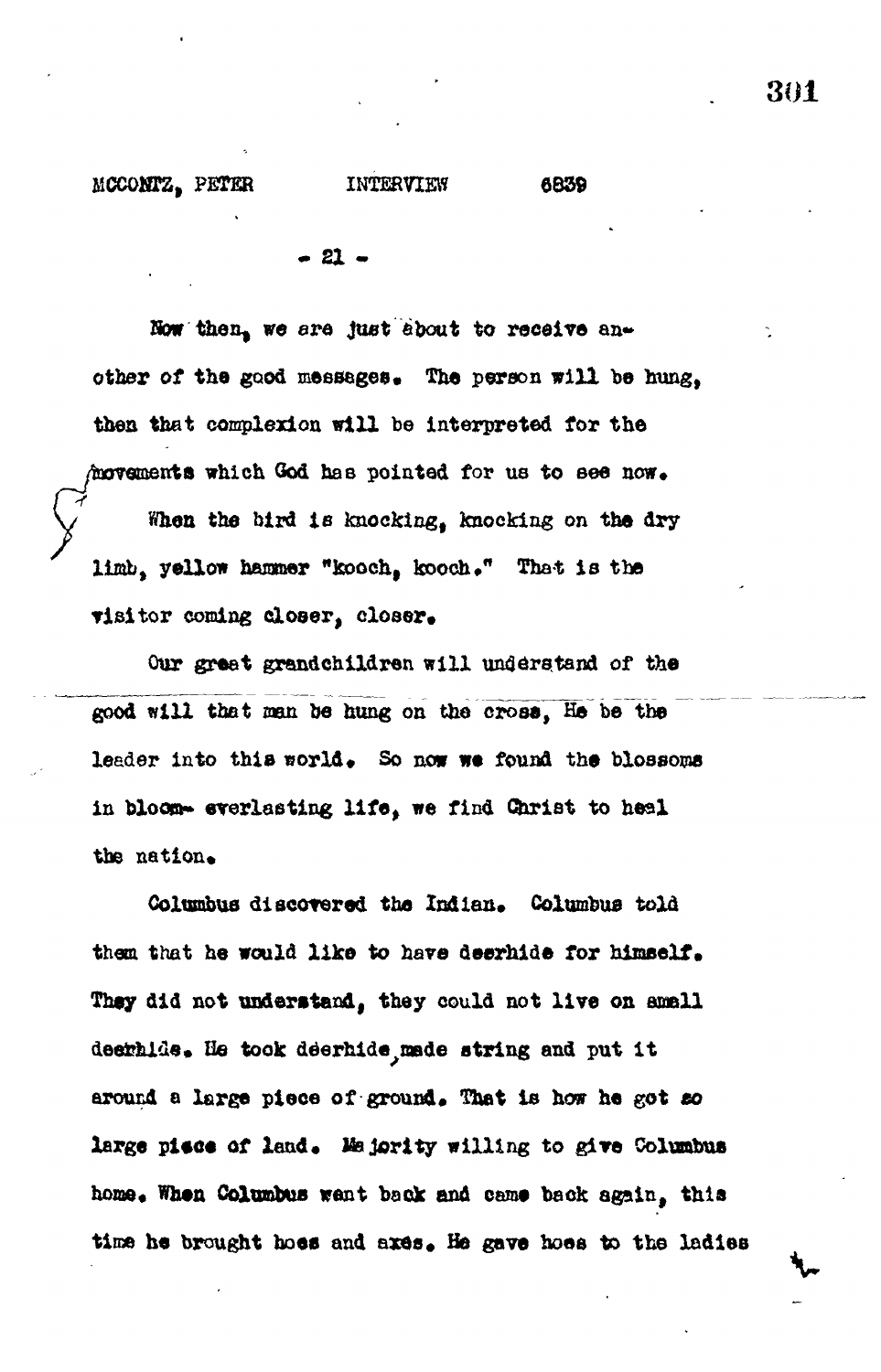**MCCONTZ, PETER INTERVIEW 6839** 

a.<br>Bar

 $-22$ .

and axes to the men. So the Indians did not know how **to use them; the women got strings and tied them** around their necks. The men tied the axes around their **necks but Columbus explained how to use them, he took ax and made handle and show men how to use to cut** trees with ax.

For ladies, made hoe handles and placed it in **hoe and show the Indian women how to plant seed and out weeds with hoe. That how they came to be cirilized.** 

About how they came to believe Christian life. Columbus was a Catholic. He taught them how to worship **so the Indian began to understand', after Columbus had taught the Indian to worship but one God, one Son and Holy Ghost but now they see different and they began to** unbelieve our Catholic Rules now in many ways. They believe now in good many ways to worship. That how we all scattered one church to another.

**In the genuine old Indian time, It was difficult to get married • Had to go to uncle and aunt onfl get**